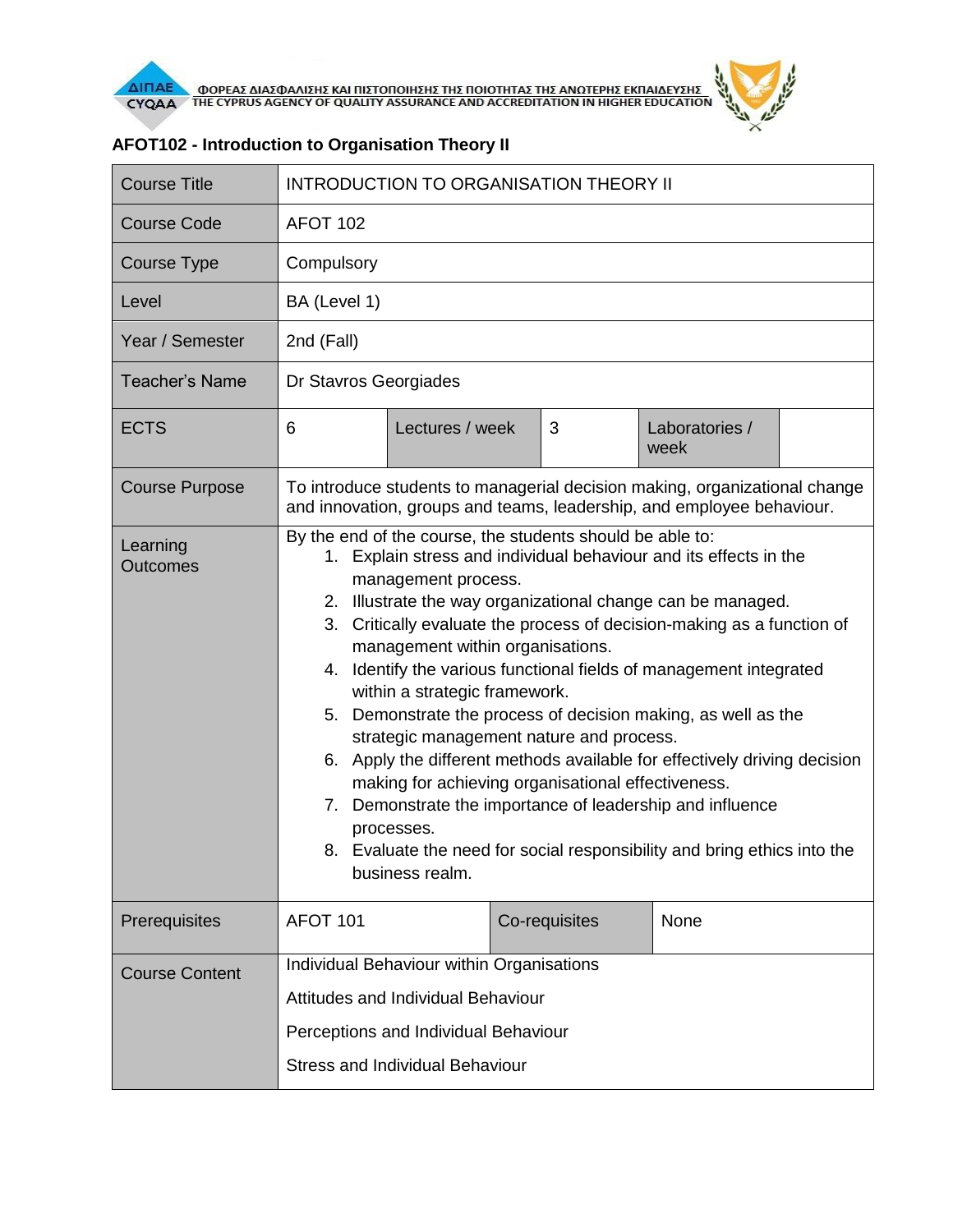| Causes and consequences of stress                                            |
|------------------------------------------------------------------------------|
| <b>Managing stress</b>                                                       |
| <b>Managing Organizational Change</b>                                        |
| Areas of Organization Change                                                 |
| Forces for change - Planned vs. Reactive Change                              |
| Managing change in organizations                                             |
| Areas of Organization Change                                                 |
| <b>Business Decision Making</b>                                              |
| Major issues and concepts in Business Decision Making                        |
| Types of decisions – Decision making conditions                              |
| The Nature of Decision Making                                                |
| Rational Perspectives on Decision making                                     |
| <b>Behavioural Aspects of Decision Making</b>                                |
| The administrative model                                                     |
| Political forces in decision making - Intuition and escalation of commitment |
| Risk propensity and decision making                                          |
| Ethics and decision making                                                   |
| Forms of Group and Team Decision Making                                      |
| Managing Group and Team Decision-Making                                      |
| Biases in decision making                                                    |
| Managing Leadership and Influence Processes                                  |
| The nature of leadership                                                     |
| Leadership and management – Leadership and power                             |
| Generic approaches to leadership                                             |
| Situational approaches to leadership                                         |
| Emerging approaches to leadership                                            |
| Groups and Teams                                                             |
| Work group development, performance, and satisfaction                        |
| Conflict management                                                          |